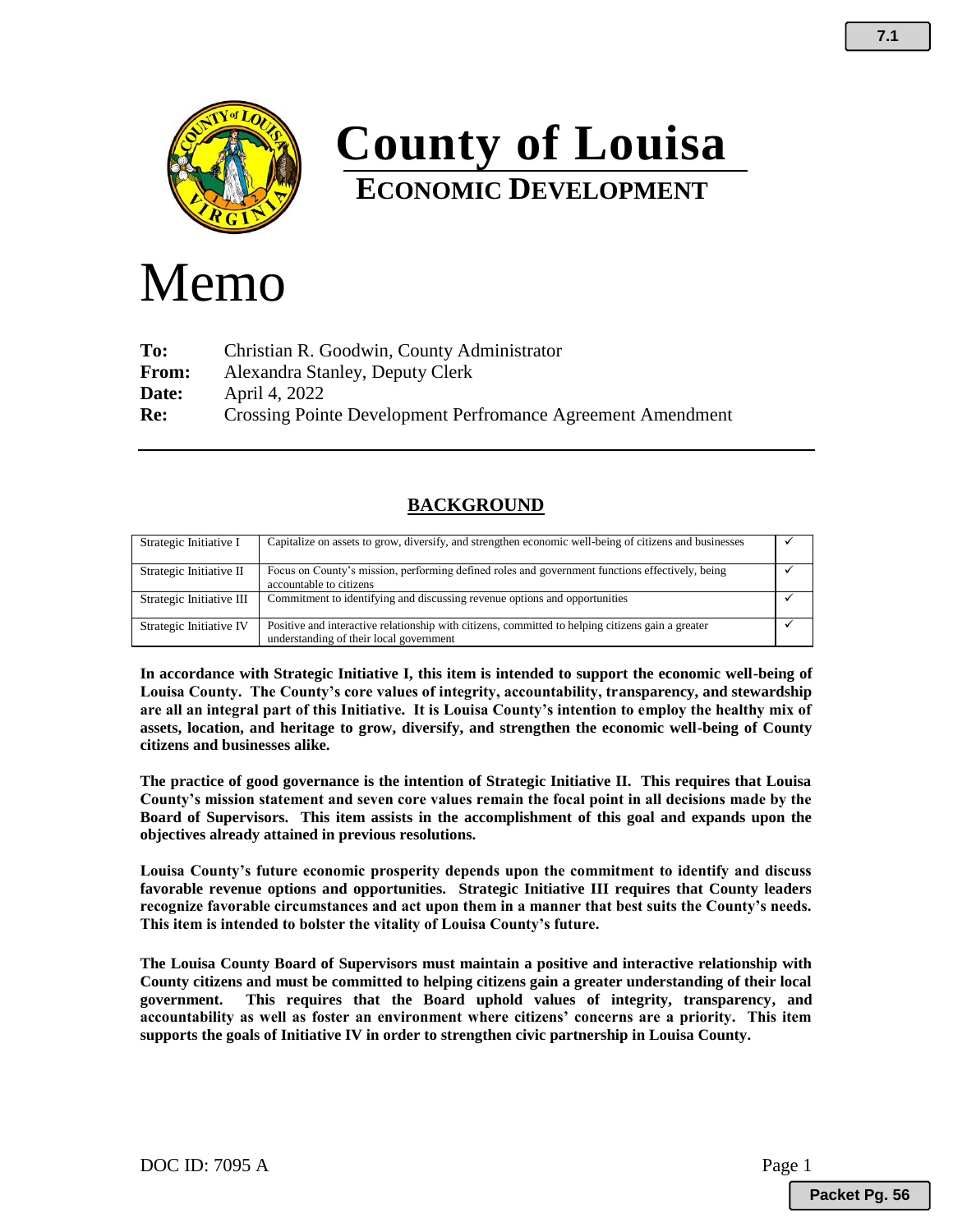#### **PERFORMANCE AGREEMENT AMENDMENT**

This **PERFORMANCE AGREEMENT AMENDMENT** (this "Agreement") made and entered as of this \_\_\_ day of April, 2022, by and between the **COUNTY OF LOUISA, VIRGINIA** (the "County") and Crossing Pointe Development, LLC and its members **GET CAPTIVE, LLC and GW & FW Holdings, LLC.** (the "Companies"), Virginia Limited Liability Companies that are qualified to transact business in the Commonwealth.

## WITNESSETH:

WHEREAS, the County from time-to-time awards financial incentives to encourage and assist existing real estate development companies to facilitate their capital investments in Louisa County;

WHEREAS, the Companies' request to rezone 35.6 acres from General Commercial (C-2) to Planned Unit Development (PUD) for a mixed used development called Crossing Pointe was approved by the County on December 16, 2019; and

WHEREAS, the Companies intend to develop 138,000 square feet of commercial property, and 321 dwelling units, creating jobs and revenue for the County; and

WHEREAS, by resolution dated November 2, 2021, the County approved a performance agreement for a tax rebate incentive package in favor of the Companies for an amount equal to \$250,000.00; and

WHEREAS, the County has determined that there are direct public purpose benefits to the County from new tax revenues and increased economic activity created by the Capital Investment and Real Estate Improvements, and has determined that the total amount of the tax rebate is appropriate; and

WHEREAS, the County is willing to increase the maximum rebate to an amount not to exceed \$500,000.00. The Tax Rebates ("Rebates") in favor of Companies are subject to annual appropriations, as described in the Performance Agreement dated November 10, 2021:

NOW, THEREFORE, in consideration of the foregoing, the mutual benefits, promises and undertakings of the parties to this Agreement, and other good and valuable consideration, the receipt and sufficiency of which are hereby acknowledged, the parties covenant and agree as this performance agreement amendment as follows:

- 1. The terms of the Performance Agreement dated November 10, 2021, attached hereto as Exhibit A, are hereby incorporated in their entirety and are only modified as set forth in this amendment.
- 2. The tax rebate will increase from \$250,000 to an amount not to exceed \$500,000.
- 3. The tax rebate period shall be for five years or until such time that the Companies have received tax rebates totaling \$500,000.00, whichever occurs first.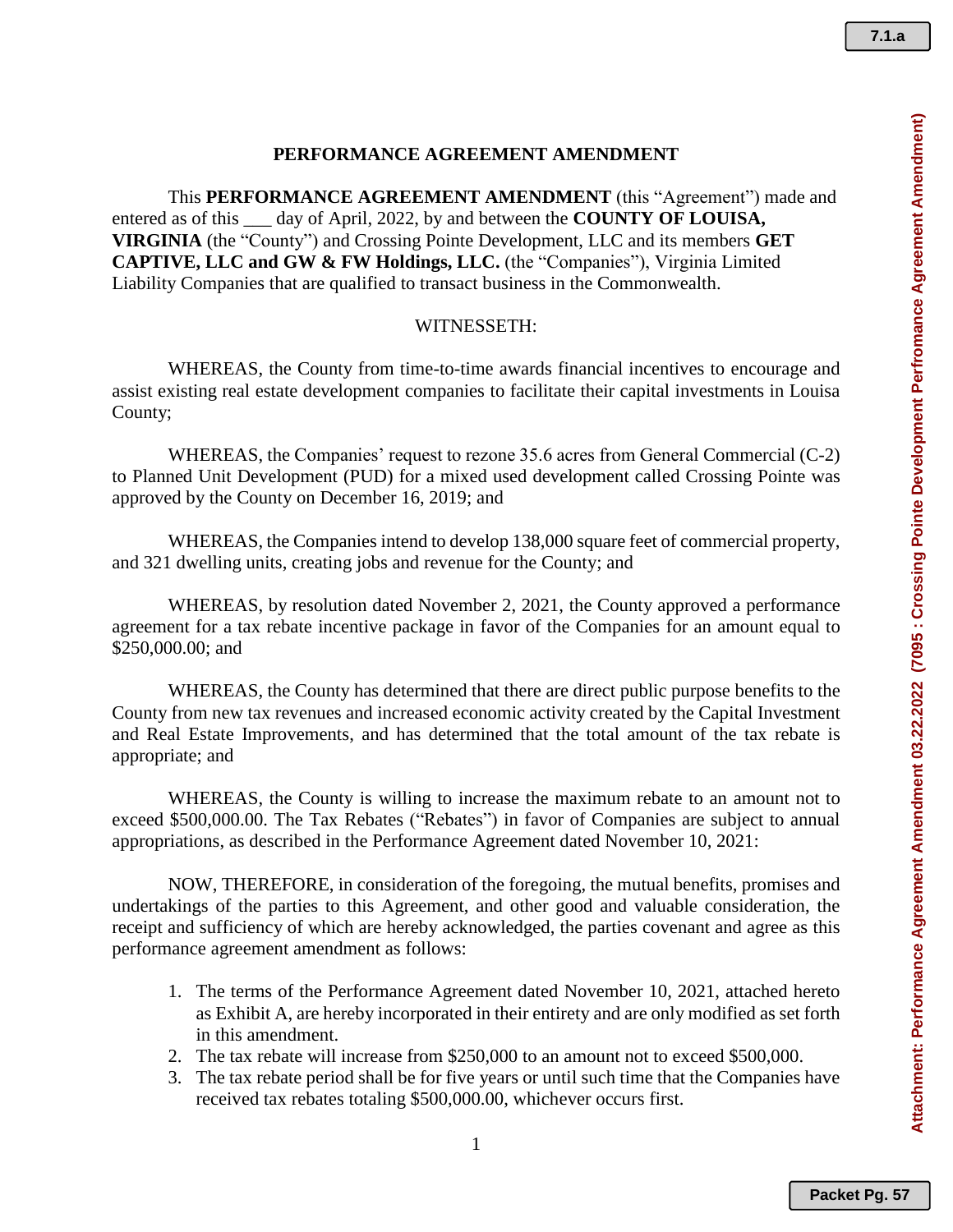- 4. The five year tax rebate period shall begin upon commissioning of the pump station for public use and ownership transfer of the new pump station to the Louisa County Water Authority.
- 5. The Companies shall not be entitled to any portion of the rebate described in paragraph 2 above until the regional wastewater pump station is fully constructed, permitted, and in a completely operational state.
- 6. The Companies shall complete all obligations set forth in paragraph 5 above within 18 months from the date of approval of this amended performance agreement. If these obligations are not completed within 18 months from the date of approval of this amended performance agreement, the Companies shall not be entitled to any tax rebate pursuant to the performance agreement and this amended performance agreement.

## **Notices.**

Formal notices and communications between the Parties shall be given either by (i) personal service, (ii) delivery by a reputable document delivery service that provides a receipt showing date and time of delivery, (iii) mailing utilizing a certified or first class mail postage prepaid service of the United States Postal Service that provides a receipt showing date and time of delivery, or (iv) delivery by facsimile or electronic mail (email) with transmittal confirmation and confirmation of delivery, addressed as noted below. Notices and communications personally delivered or delivered by document delivery service shall be deemed effective upon receipt. Notices and communications mailed shall be deemed effective on the second business day following deposit in the United States mail. Notices and communications delivered by facsimile or email shall be deemed effective the next business day, not less than 24 hours, following the date of transmittal and confirmation of delivery to the intended recipient. Such written notices and communications shall be addressed to:

GET Captive, LLC

| Facsimile: |  |
|------------|--|
| Email:     |  |
| Attention: |  |

if to the County, to:

County of Louisa County Administrator 1 Woolfolk Avenue P.O. Box 160 Louisa, VA 23093 (540) 967-3400

GW & FW Holdings, LLC

| Facsimile: |  |  |
|------------|--|--|
| Email:     |  |  |
| Attention: |  |  |

with a copy to:

County of Louisa Director, Economic Development 1 Woolfolk Avenue P.O. Box 160 Louisa, VA 23093 (540) 967-4581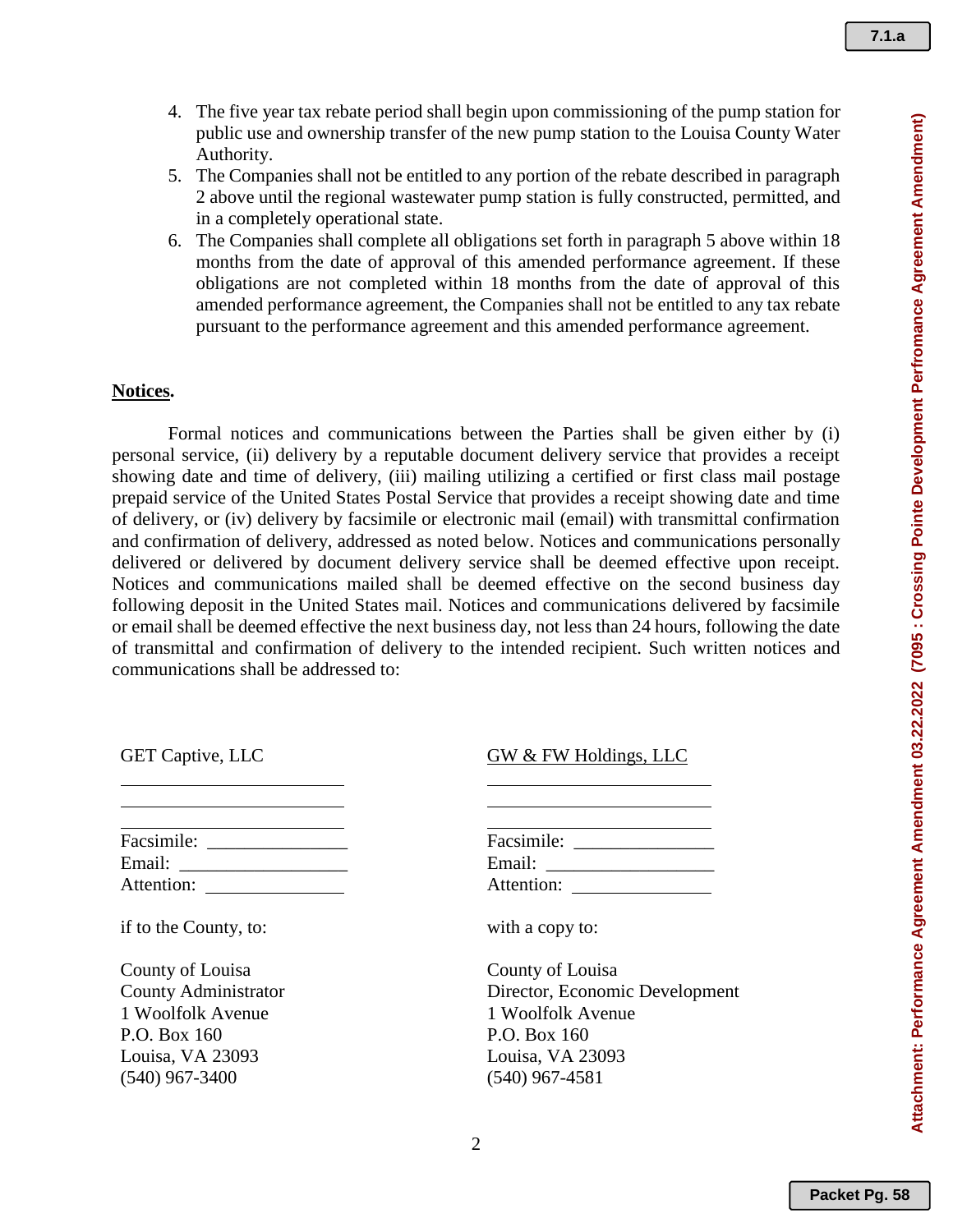Attachment: Performance Agreement Amendment 03.22.2022 (7095 : Crossing Pointe Development Perfromance Agreement Amendment) **Attachment: Performance Agreement Amendment 03.22.2022 (7095 : Crossing Pointe Development Perfromance Agreement Amendment)**

# **Section 7. Miscellaneous.**

(a) *Governing Law; Venue*. This amended performance agreement is made, and intended to be performed, in the Commonwealth and shall be construed and enforced by the laws of the Commonwealth. Jurisdiction and venue for any litigation arising out of or involving this amended performance agreement shall lie in the Circuit Court of the County of Louisa, and such litigation shall be brought only in such court.

(b) *Counterparts*. This amended performance agreement may be executed in one or more counterparts, each of which shall be an original, and all of which together shall be one and the same instrument.

(c) *Severability*. If any provision of this amended performance agreement is determined to be unenforceable, invalid or illegal, then the enforceability, validity and legality of the remaining provisions will not in any way be affected or impaired, and such provision will be deemed to be restated to reflect the original intentions of the parties as nearly as possible in accordance with applicable law.

[THE REMAINDER OF THIS PAGE INTENTIONALLY LEFT BLANK]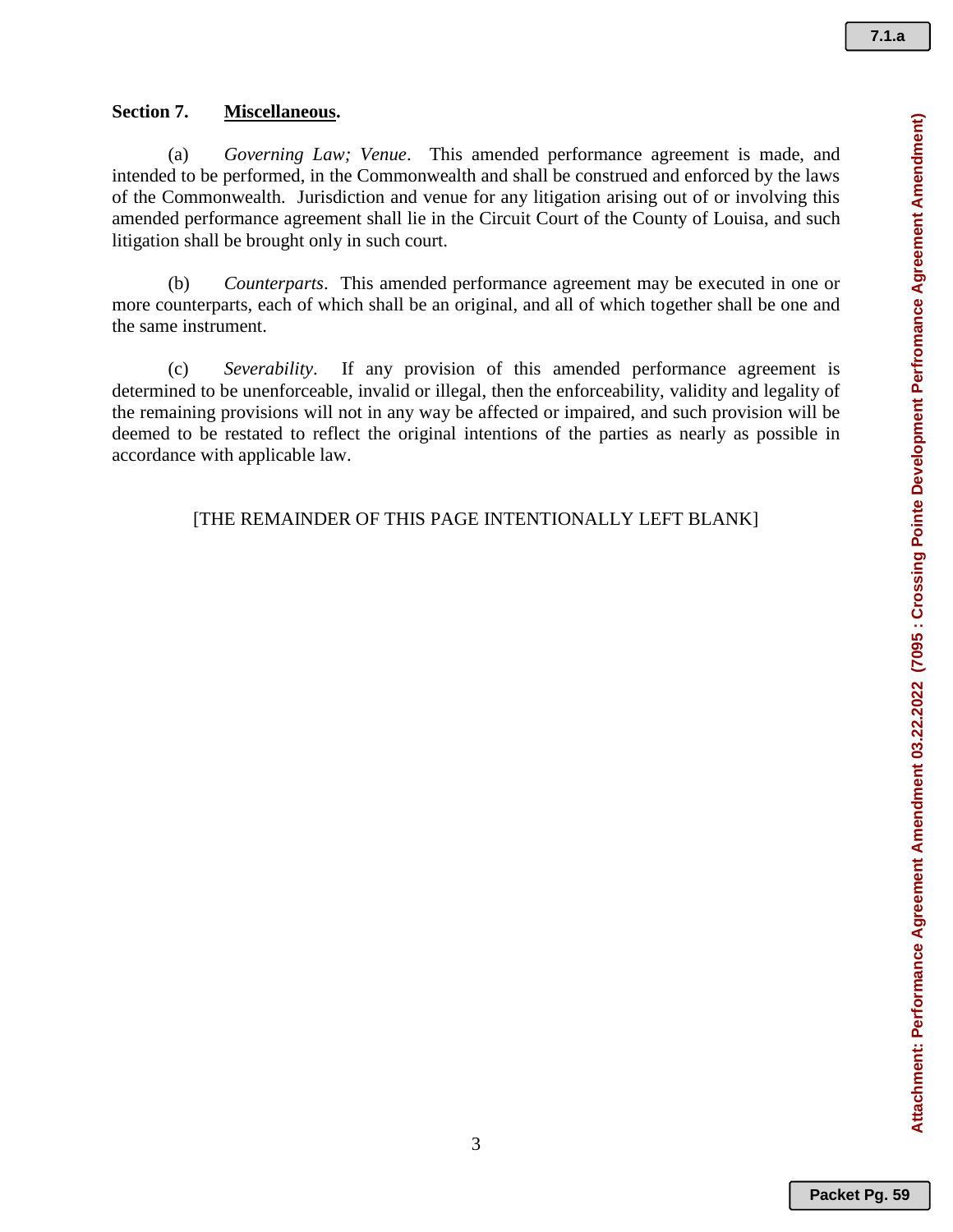Witness the following signatures as of the day and year first above written.

# **COUNTY OF LOUISA**

 $By$ <sub>\_</sub>

 Name: Christian R. Goodwin Title: County Administrator Date: \_\_\_\_\_\_\_\_\_\_, 2022

# **CROSSING POINTE DEVELOPMENT, LLC**

| Name:  |  |
|--------|--|
| Title: |  |
| Date:  |  |

# **GET CAPTIVE, LLC**

| Name:  |  |
|--------|--|
| Title: |  |
| Date:  |  |

# **GW & FW HOLDINGS, LLC**

| ь      |  |
|--------|--|
| Name:  |  |
| Title: |  |
| Date:  |  |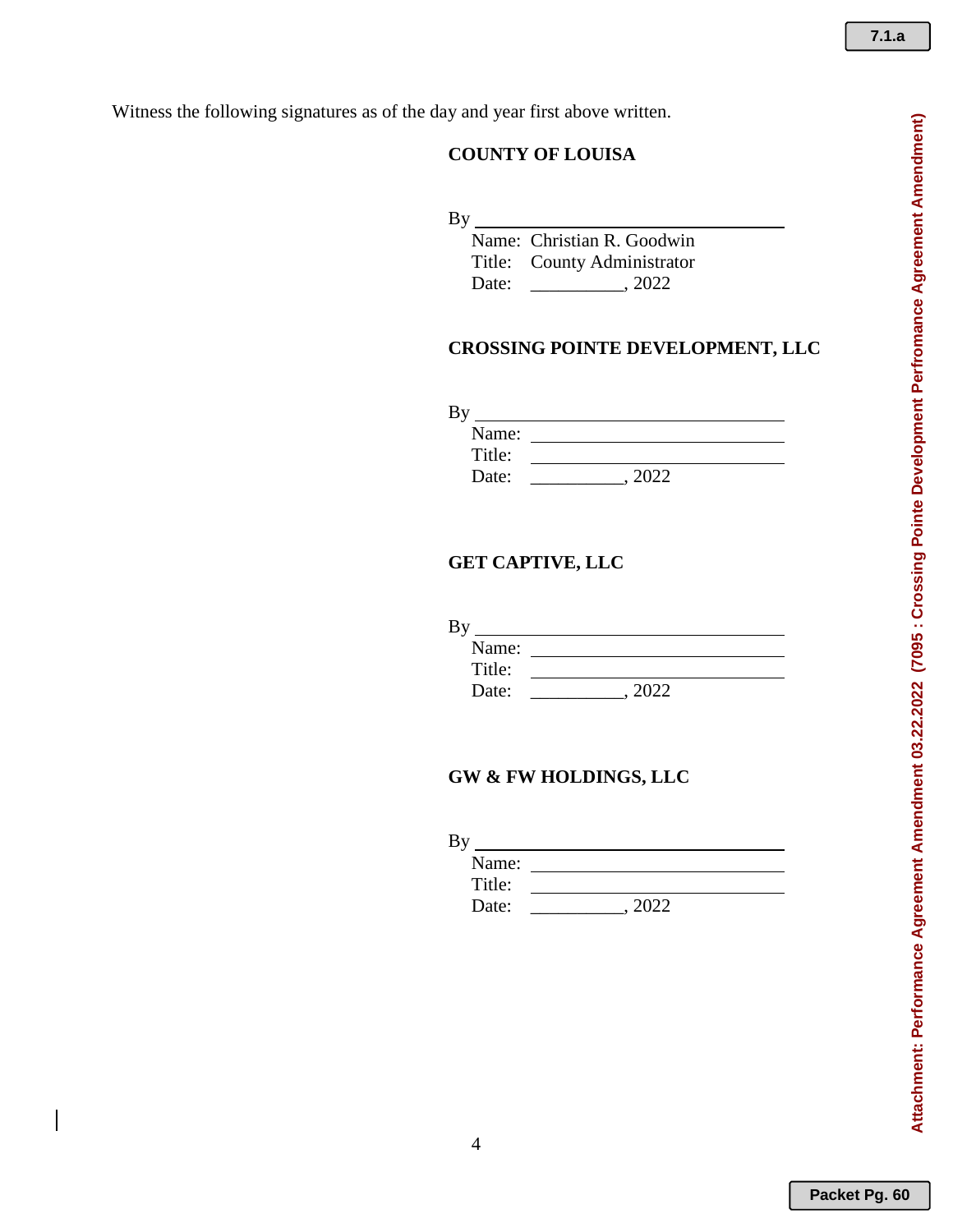# PERFORMANCE AGREEMENT

This PERFORMANCE AGREEMENT (this "Agreement") made and entered as of this  $\phi$  day of November, 2021, by and between the COUNTY OF LOUISA, VIRGINIA (the "County") and CROSSING POINTE DEVELOPMENT, LLC and its members GET CAPTIVE, LLC and GW & FW HOLDINGS, LLC, being all the Members of CROSSING POINTE DEVELOPMENT, LLC. (collectively, the "Companies"), a Virginia Limited Liability Company qualified to transact business in the Commonwealth.

## WITNESSETH:

WHEREAS, the County from time-to-time awards financial incentives to encourage and assist existing real estate development companies to facilitate their capital investments in Louisa County;

WHEREAS, the Companies' request to rezone 35.6 acres from General Commercial (C-2) to Planned Unit Development (PUD) for a mixed used development called Crossing Pointe was approved by the County on December 16, 2019; and

WHEREAS, the Companies intend to develop 138,000 square feet of commercial property, and 321 dwelling units, creating jobs and revenue for the County; and

WHEREAS, the County has approved a tax rebate incentive package in favor of the Companies for an amount equal to \$250,000.00, based upon the following terms and conditions, for the purpose of inducing the Company to make such Capital Investment; and

> 100% tax rebates on new capital investments and real estate improvements related to the Companies' PUD project, for an amount not to exceed \$250,000.00.

WHEREAS, the County has determined that there are direct public purpose benefits to the County from new tax revenues and increased economic activity created by the Capital Investment and Real Estate Improvements, and has determined that the total amount of the tax rebate is appropriate; and

WHEREAS, the County is willing to provide the Tax Rebates ("Rebates") to the Companies subject to annual appropriations, as described in Section 4 below:

NOW, THEREFORE, in consideration of the foregoing, the mutual benefits, promises and undertakings of the parties to this Agreement, and other good and valuable consideration, the receipt and sufficiency of which are hereby acknowledged, the parties covenant and agree as follows:

#### Section 1. **Definitions.**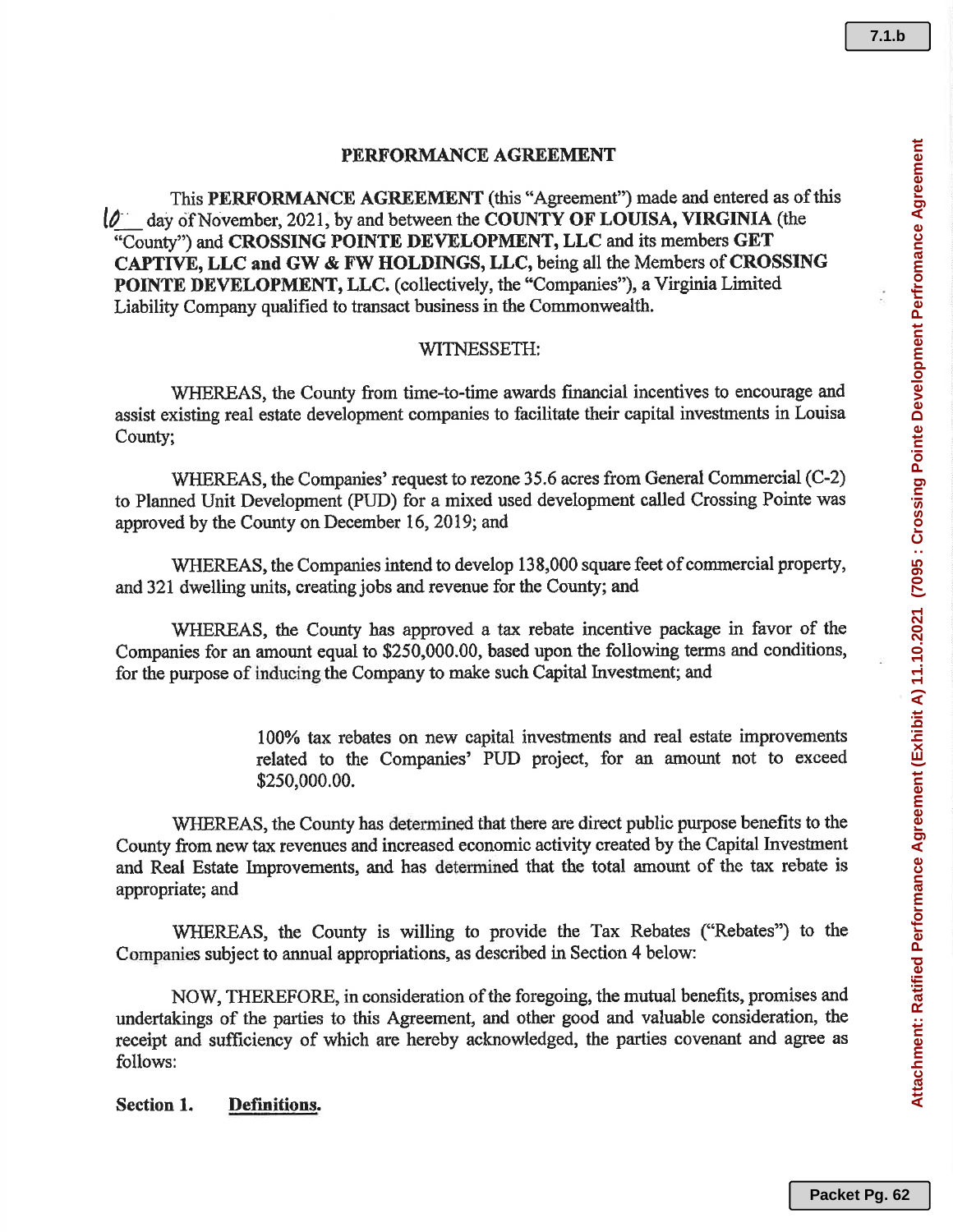The following terms shall have the following meanings in this Agreement, unless the context otherwise requires:

"Base Tax" means the existing "as is" taxable value of the property at the time this agreement is ratified. The County will establish the base tax as means to measure the qualifying tax rebates for taxes paid by the Companies over and above the base tax.

"Capital Investment" means a capital expenditure by or on behalf of the Companies in taxable real property, taxable tangible personal property, or both, at the Crossing Pointe development.

"Payment Period" starts the date when the first tax rebate is issued to the Companies' and ends when the County has rebated the Companies' taxes in an amount equal to \$250,000.00.

#### Section 2. **Companies Performance; Reporting; Notifications.**

- *Performance:* The Companies will undertake the development, improvements, and  $(a)$ manage the project development of Crossing Pointe.
- Initial Company Notification: The Companies will provide a written certification  $(b)$ to the County 90 days prior to starting the site development of Crossing Pointe, identifying improvements that will trigger qualifying tax rebates as described in this agreement, with a letter executed by senior executives of the Companies, certifying the projected net new amount of Capital Investment/Improvements to be made, and for which projects.
- Reporting: Prior to disbursement of annual rebate payments, the Companies' will  $(c)$ provide to the County an Annual Progress Report (Exhibit A) with the following information, (i) prior year capital improvements made within the Crossing Pointe Development, (ii) taxable value of the capital improvements, (iii) County tax receipts justifying the amount of the requested rebate amount.

As noted in Section 4 below, if the ownership of the Crossing Pointe development changes, the Companies shall provide immediate notice to the County.

#### Verification of Tax Rebates. **Section 3.**

Verification of Tax Rebates: The Companies hereby authorize the County's Commissioner of the Revenue and Treasurer, to release to County staff the Companies' real estate tax, business personal property tax and all other applicable tax information to verify qualifying rebate amounts due to the Companies in accord with the terms of this agreement. Such information shall be marked and considered confidential and proprietary. If the Office of the Commissioner of the Revenue or the Office of the Treasurer should require additional documentation or consents from the Companies to access such information, the Companies shall promptly provide, at the Companies' expense, such additional documentation or consents as the County may request.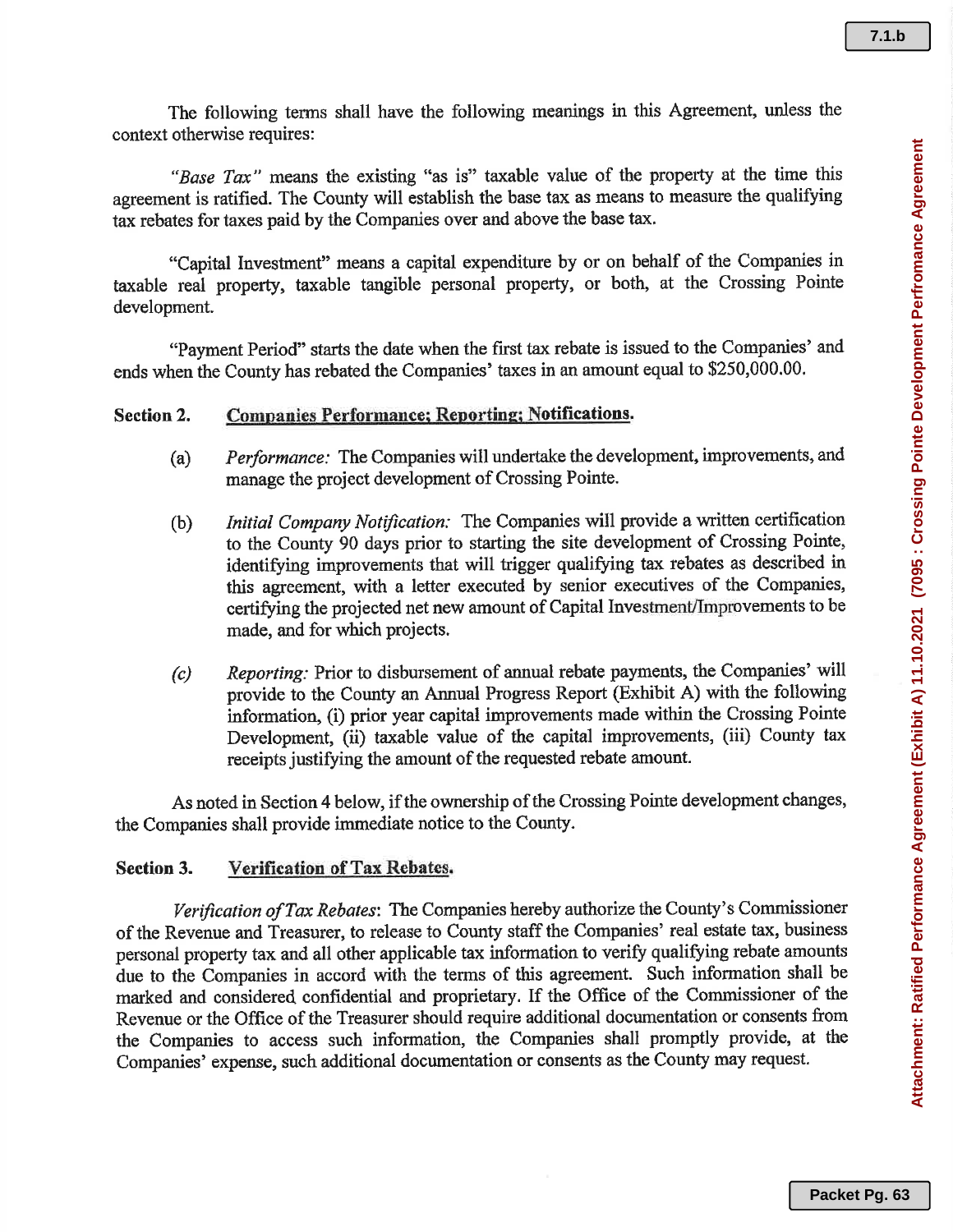In addition to the verification data described above, in the sole discretion of the County, the County may require such other documentation, including invoices, or audits as may be reasonably required to properly verify the Companies' requested tax rebates.

#### **Incentives Payout. Section 4.**

#### Tax Rebate Payout.

The County shall make annual Rebate payments to the Companies in an amount equal to the qualifying annual taxes paid by the Companies to the County over and above the Base Tax. The total Rebate amount is \$250,000.00, subject to appropriations.

The rebate payments shall be made by the County to the Company in the, but not later than the end of the first quarter of the next calendar year. (All applicable taxes are due to the County on December 5 each calendar year).

The Rebate payments shall be conditioned, based upon the following: (i) the amount of each annual rebate shall be equal to the net new taxes the Companies pay to the County each calendar year, over and above the base tax, (ii) qualifying tax rebates shall only apply to taxable, Capital Investment improvements owned by the Companies, (iii) if the ownership of and/or specific Capital Investment improvements within the Crossing Pointe development changes, the Companies shall provide immediate notice to the County, (iv) ownership changes to Capital Investment improvements shall void future tax rebates when the ownership is different than the Companies, specifically, this Agreement terminates immediately upon the Companies conveying all of their interests in the PUD Project to a third party or parties, (v) if the property ownership changes for Capital Investment improvements, where the Companies and/or signatories to this agreement are partial owners of a newly created entity owning the Capital Investment improvements, any qualifying rebate payments shall be made based upon the ownership interests of the Companies and/or signatories to this agreement, in the newly formed ownership entity, (vi) prior to annual rebate payments by the County to the Companies, the Companies shall provide to the County Articles of Incorporation for any newly created entity, clearly identifying the ownership groups(s) of, and ownership interests in, the specific development improvements for which tax rebate payments are being requested; and, (vii) the construction, commissioning, and transfer of ownership and operations of a new regional wastewater pump station by the Companies, to the Louisa County Water Authority ("LCWA"). Specifically, no third party or parties shall be entitled to a tax rebate pursuant to this Agreement.

Although payments to the Companies under this Agreement are subject to appropriations by the Louisa County Board of Supervisors, the County agrees to exercise diligence in seeking the necessary funding for this Agreement and to include such funding in the appropriate budget requests for the appropriate fiscal years.

#### **Consequences of Failure of Full Compliance; Reductions.** Section 5.

Failure of Full Performance. No rebate payment shall be paid if the project development improvements do not substantially remain in the Companies' name. If, for example, ownership of the project development improvements changes during the third year of the rebate payment period,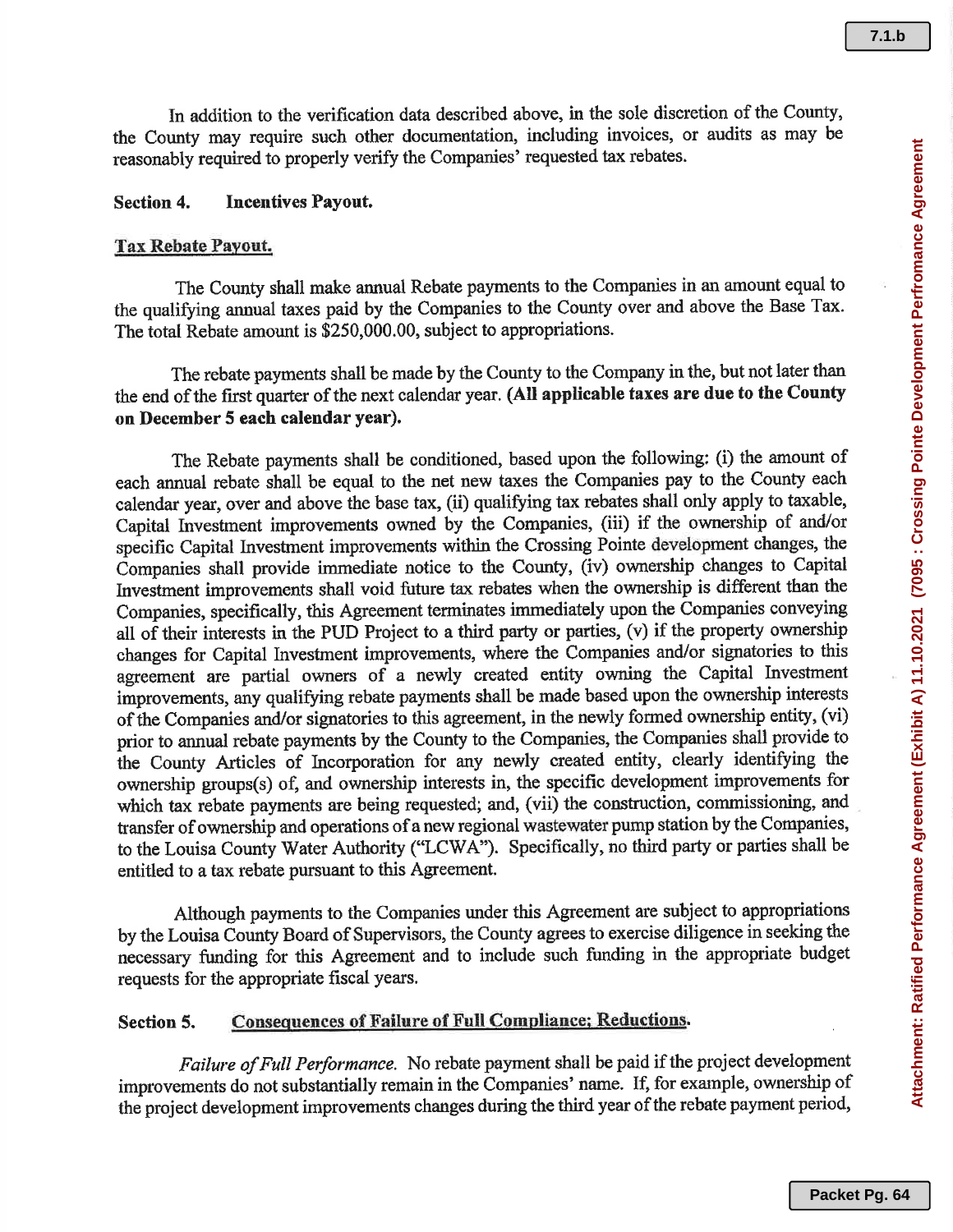no further rebate payments shall be made, but the Companies shall not be required to repay any Rebate payments previously made.

#### Section 6. Notices.

Formal notices and communications between the Parties shall be given either by (i) personal service, (ii) delivery by a reputable document delivery service that provides a receipt showing date and time of delivery, (iii) mailing utilizing a certified or first class mail postage prepaid service of the United States Postal Service that provides a receipt showing date and time of delivery, or (iv) delivery by facsimile or electronic mail (email) with transmittal confirmation and confirmation of delivery, addressed as noted below. Notices and communications personally delivered or delivered by document delivery service shall be deemed effective upon receipt. Notices and communications mailed shall be deemed effective on the second business day following deposit in the United States mail. Notices and communications delivered by facsimile or email shall be deemed effective the next business day, not less than 24 hours, following the date of transmittal and confirmation of delivery to the intended recipient. Such written notices and communications shall be addressed to:

## **Crossing Pointe Development, LLC**

200 Carlton Road P.O. Box 1607 Charlottesville, VA 22902 Email: suttong@tigerfuel.com **Attention: Gordon Sutton** 

if to the County, to:

County of Louisa **County Administrator** 1 Woolfolk Avenue P.O. Box 160 Louisa, VA 23093  $(540)$  967-3400

with a copy to:

County of Louisa Director, Economic Development 1 Woolfolk Avenue P.O. Box 160 Louisa, VA 23093  $(540)$  967-4581

#### Section 7. Miscellaneous.

Entire Agreement; Amendments. This Agreement constitutes the entire agreement  $(a)$ between the parties hereto as to the Rebate incentives and may not be amended or modified, except in writing, signed by each of the parties hereto. This Agreement shall be binding upon and inure to the benefit of the parties hereto and their respective successors and assigns. The Companies may not assign its rights and obligations under this Agreement without the prior written consent of the County.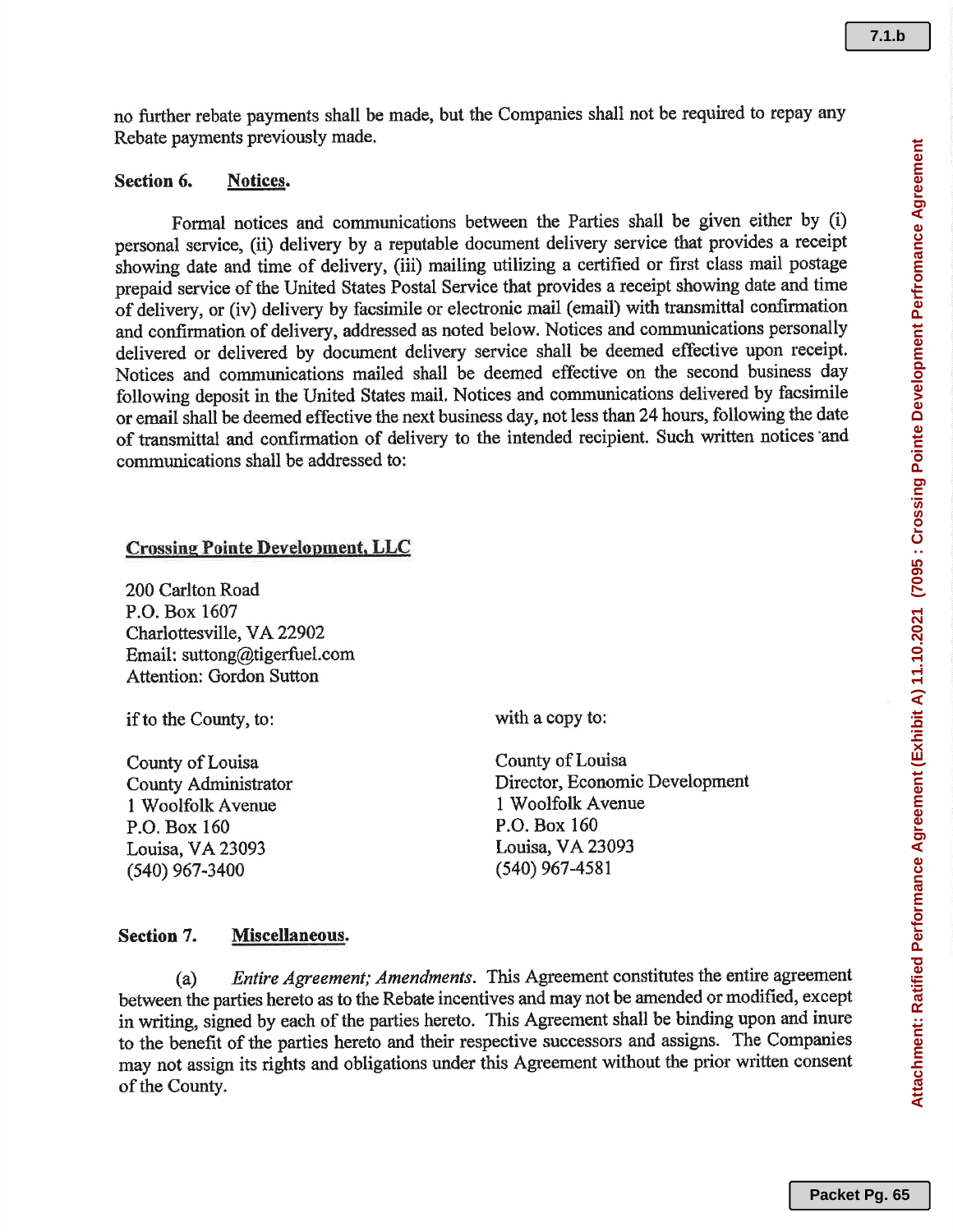Governing Law; Venue. This Agreement is made, and intended to be performed,  $(b)$ in the Commonwealth and shall be construed and enforced by the laws of the Commonwealth. Jurisdiction and venue for any litigation arising out of or involving this Agreement shall lie in the Circuit Court of the County of Louisa, and such litigation shall be brought only in such court.

Counterparts. This Agreement may be executed in one or more counterparts, each  $(c)$ of which shall be an original, and all of which together shall be one and the same instrument.

Severability. If any provision of this Agreement is determined to be unenforceable,  $(d)$ invalid or illegal, then the enforceability, validity and legality of the remaining provisions will not in any way be affected or impaired, and such provision will be deemed to be restated to reflect the original intentions of the parties as nearly as possible in accordance with applicable law.

# [THE REMAINDER OF THIS PAGE INTENTIONALLY LEFT BLANK]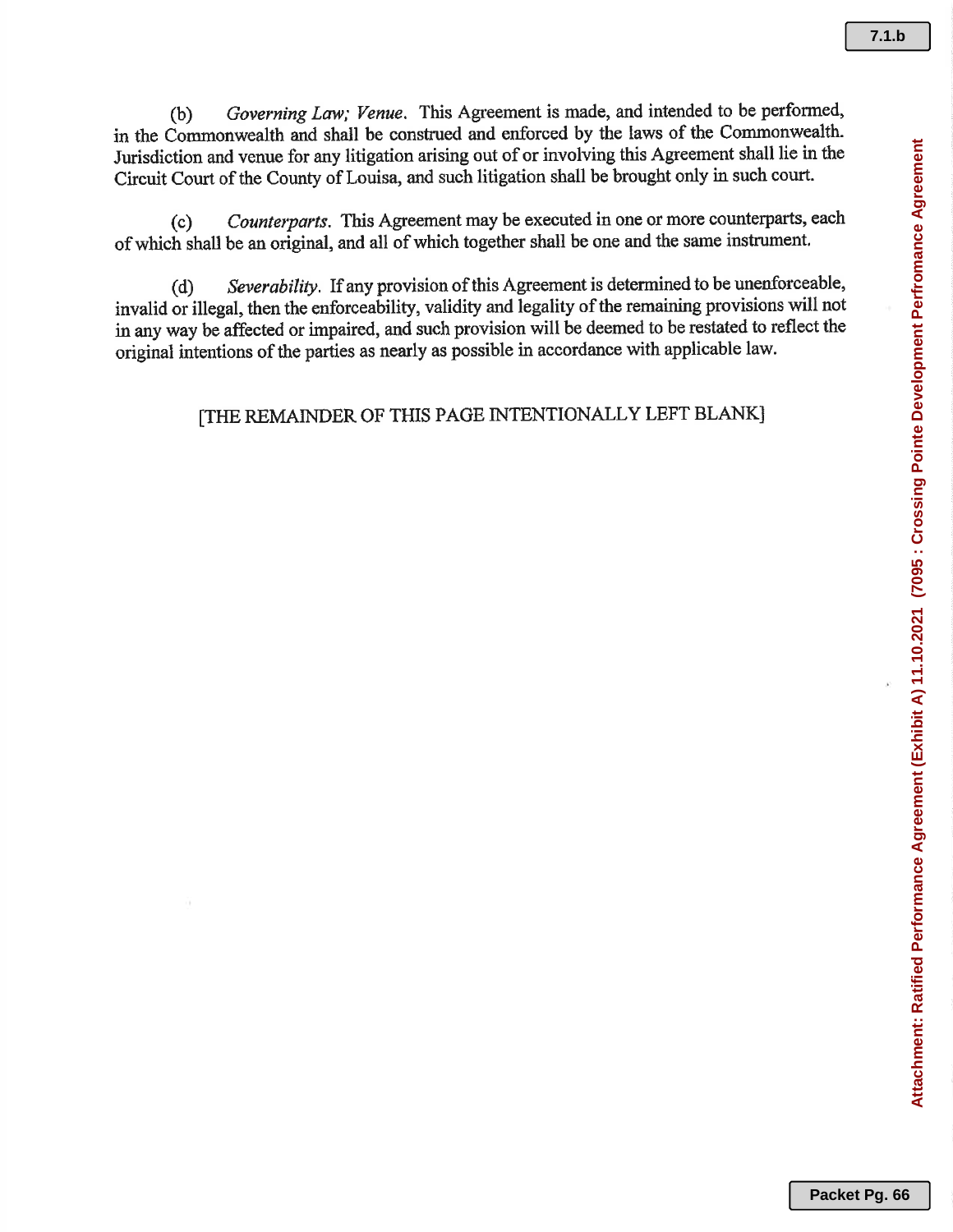Witness the following signatures as of the day and year first above written.

 $\iota$ 

# **COUNTY OF LOUISA**

Name: Christian R. Goodwin County Administrator Title: 2021 Date:

# CROSSING POINTE DEVELOPMENT, LLC

David G. "Gordon" Sutton, Jr.

Title: Manager

 $10$  Nov , 2021 Date:

**GET CAPTIVE, LLC** 

David G. "Gordon" Sutton, Jr.

Title: Manager

Date:  $\begin{vmatrix} 0 & \sqrt{0} & \sqrt{0} & 2021 \end{vmatrix}$ 

# **GW & FW HOLDINGS, LLC**

Whit Fravser F. White

Title: Manager

 $7.1.b$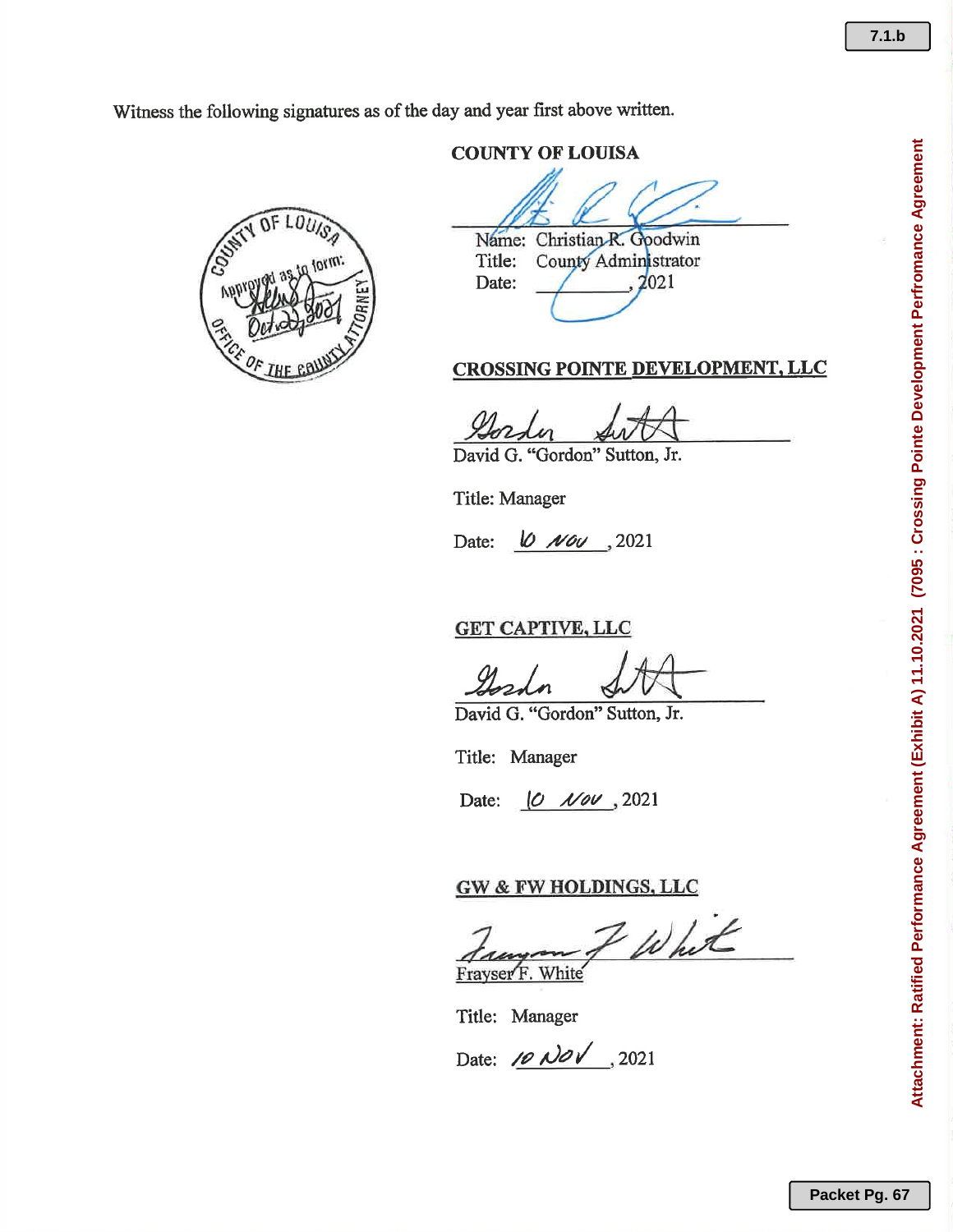# **COUNTY OF LOUISA ANNUAL PROGRESS REPORT**

## PROJECT SUMMARY:

| Project                      |  |
|------------------------------|--|
| Location                     |  |
| Amount of Rebate Requested   |  |
| Performance Reporting Period |  |
| Performance Date             |  |

| <b>Capital Investment Breakdown</b>            | Amount |
|------------------------------------------------|--------|
| Land                                           |        |
| <b>Land Improvements</b>                       |        |
| New Construction or Expansion                  |        |
| Renovation or Building Up-fit                  |        |
| Production Machinery and Tools (If Applicable) |        |
| Furniture, Fixtures and Equipment              |        |
| Other                                          |        |
| Total                                          |        |

Projected New Taxable Value with Improvements: \$

**Prior Year Taxable Value:** 

**COMMENTS:**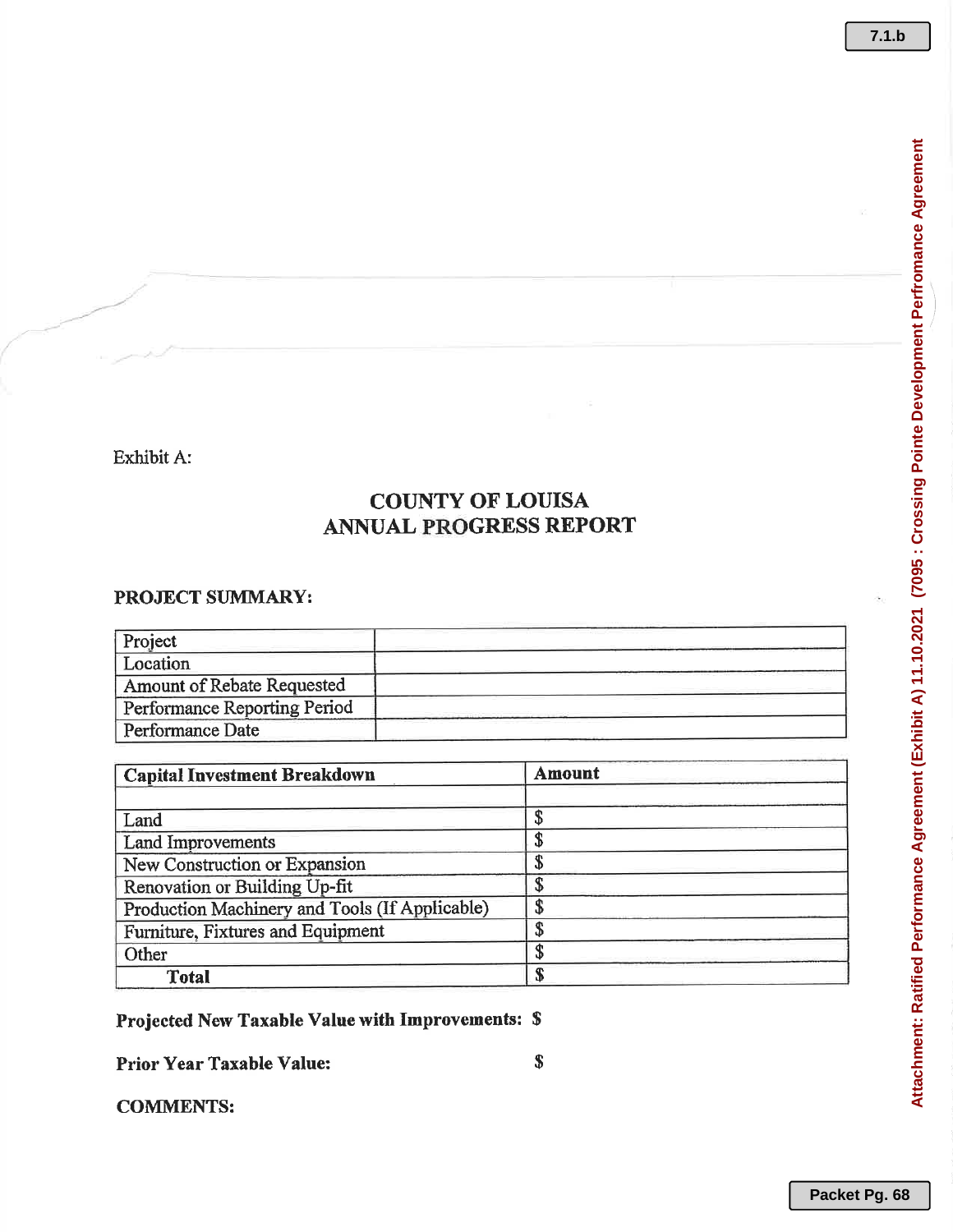Discuss project status, including the current level of new job creation (direct/indirect) and capital investment/improvements, changes or likely changes in project's ownership that may impact annual rebate payments, and other information relevant to project.

# TO BE CERTIFIED BY AN OFFICER OF THE COMPANY:

I certify that I have examined this report and to the best of my knowledge and belief, it is true, correct, and complete.

| Company:      |                       |
|---------------|-----------------------|
| Submitted By: | Signature of Official |
|               | <b>Print Name</b>     |
| Title:        |                       |

Please return to:

Andy Wade, Economic Development Director, County of Louisa, awade@louisa.org; (540) 967-4581.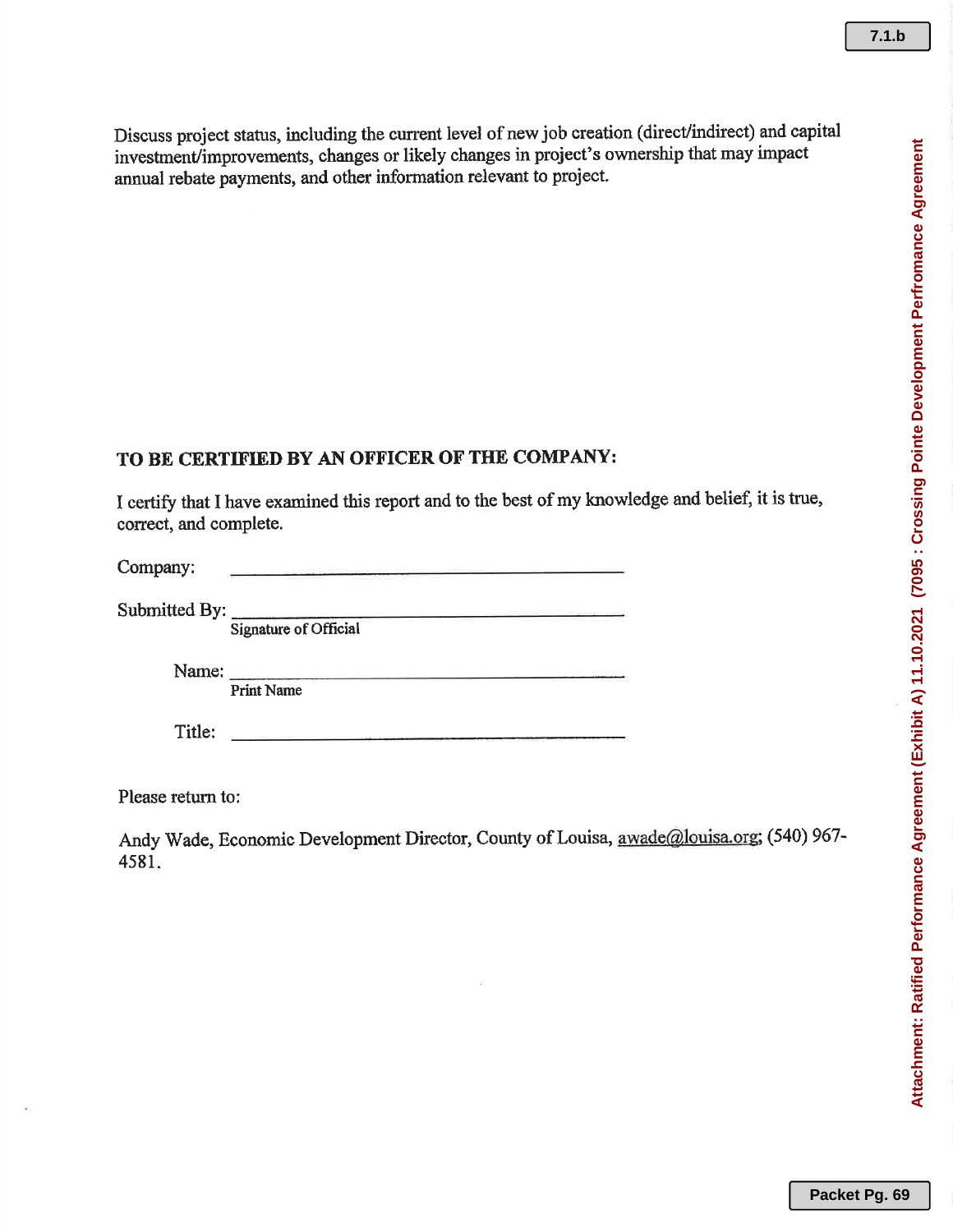**7.2**

## **BOARD OF SUPERVISORS COUNTY OF LOUISA RESOLUTION**

At a regular meeting of the Board of Supervisors of the County of Louisa held in the Louisa County Public Meeting Room at 5:00 PM on the 4th day of April 2022, at which the following members were present, the following resolution was adopted by a majority of all members of the Board of Supervisors, the vote being recorded in the minutes of the meeting as shown below:

## **A RESOLUTION TO REFER AMENDMENTS TO THE LOUISA COUNTY ZONING ORDINANCE TO THE PLANNING COMMISSION FOR ADVERTISEMENT, PUBLIC HEARING AND RECOMMENDATION**

**WHEREAS,** Louisa County Code Chapter 86, Article I. Division 5, governs Conditional Use Permits in Louisa County which includes how said permits shall be subject to such conditions as the governing body deems necessary to carry out the intent of that chapter;

**WHEREAS,** Louisa County Code Chapter 86, Article I. Division 2, lists performance standards and decommissioning requirements for Solar Generation Facilities in Louisa County;

**WHEREAS**, a committee of the Board of Supervisors was formed to review ordinances regarding solar generation facilities in Louisa County, and on December 21, 2021, the solar committee reported its recommendations for modifications to these ordinances to the Board, and the solar committee report was approved unanimously by the Board;

**WHEREAS**, staff prepared amendments to the zoning ordinance, Chapter 86 of the Louisa County Code in accordance with the solar committee report and presented said amendments to the Board;

**WHEREAS,** the proposed amendments will modify Conditional Use Permit requirements, conditions, and procedures;

**WHEREAS,** the proposed amendments will modify performance standards and decommissioning requirements; and

**WHEREAS**, the Board is required to refer proposed amendments to the zoning ordinance, Chapter 86 of the Louisa County Code to the Planning Commission for its recommendations pursuant to Va. Code § 15.2-2285(B).

## **NOW, THEREFORE, BE IT RESOLVED** on this 4th day of April, 2022, that the

Louisa County Board of Supervisors hereby refers the proposed amendments to Chapter 86, Article I Division 5 and Article IV Division 2 with the addition of conditional use permit requirements, conditions, and procedures; as well as the addition of performance standards and